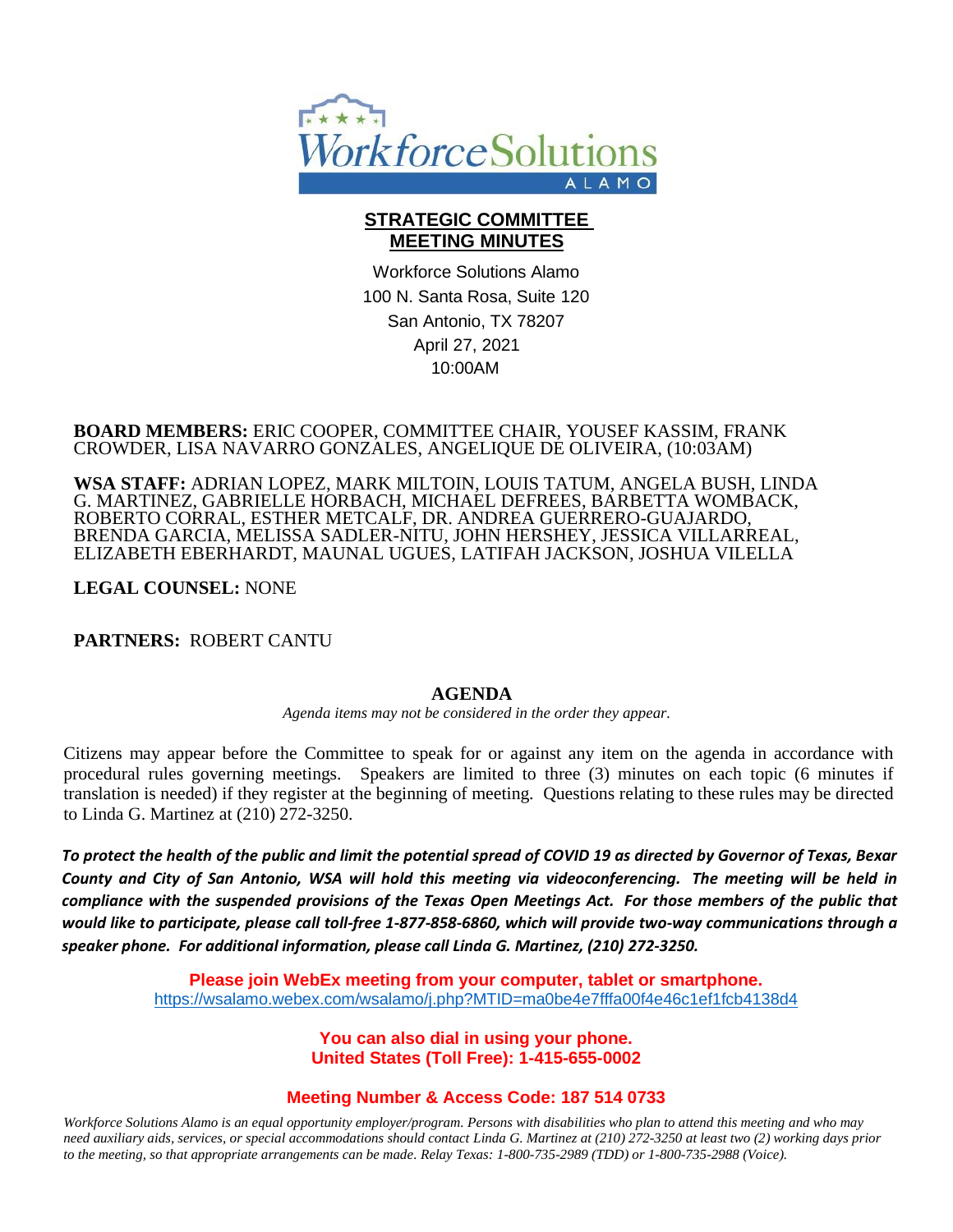#### **New to WebEx? Get the app now and be ready when your first meeting starts:**  <https://www.webex.com/>

**During the Public Comments portion of the meeting (Agenda Item 3), the Public may type their name into the chat box or unmute themselves and state their name. The meeting host will call each member of the public for comments, in the order their names were submitted.**

- I. CALL TO ORDER AND DETERMINE QUORUM Presenter: Mr. Eric Cooper, Chair **At 10:01 a.m., Chair Cooper called the meeting to order.**
- II. ROLL CALL Presenter: Mr. Eric Cooper, Chair **The roll was called, and a quorum was declared present.**
- III. PUBLIC COMMENT Presenter: Mr. Eric Cooper, Chair **No Public Comment**
- IV. DECLARATIONS OF CONFLICT OF INTEREST Presenter: Mr. Eric Cooper, Chair **No declarations of interest**
- V. CONSENT AGENDA: (DISCUSSION AND POSSIBLE ACTION) Presenter: Mr. Eric Cooper, Chair
	- a. Meeting February 24, 2021 Minutes **Upon motion by Board Member Angelique De Oliveira and 2nd by Board Member Frank Crowder the Board unanimously approved the February 24, 2021 meeting minutes.**
- VI. UPDATE: LOCAL PLAN IMPLEMENTATION (DISCUSSION AND POSSIBLE ACTION) Presenter: Mr. Adrian Lopez, CEO and Dr. Andrea Guerrero-Guajardo, CIO
	- a. Timeline
	- b. Actions Taken
	- c. Proposed Reports for Tracking
		- Dr. Andrea Guerrero-Guajardo provided the Strategic Committee with the implementation on the Local Plan.
			- o Step 1:
				- Economic and workforce analysis to define target sectors, industries, and occupations
				- Establish WSA as a convener
				- Dissemination of the WSA vision across sectors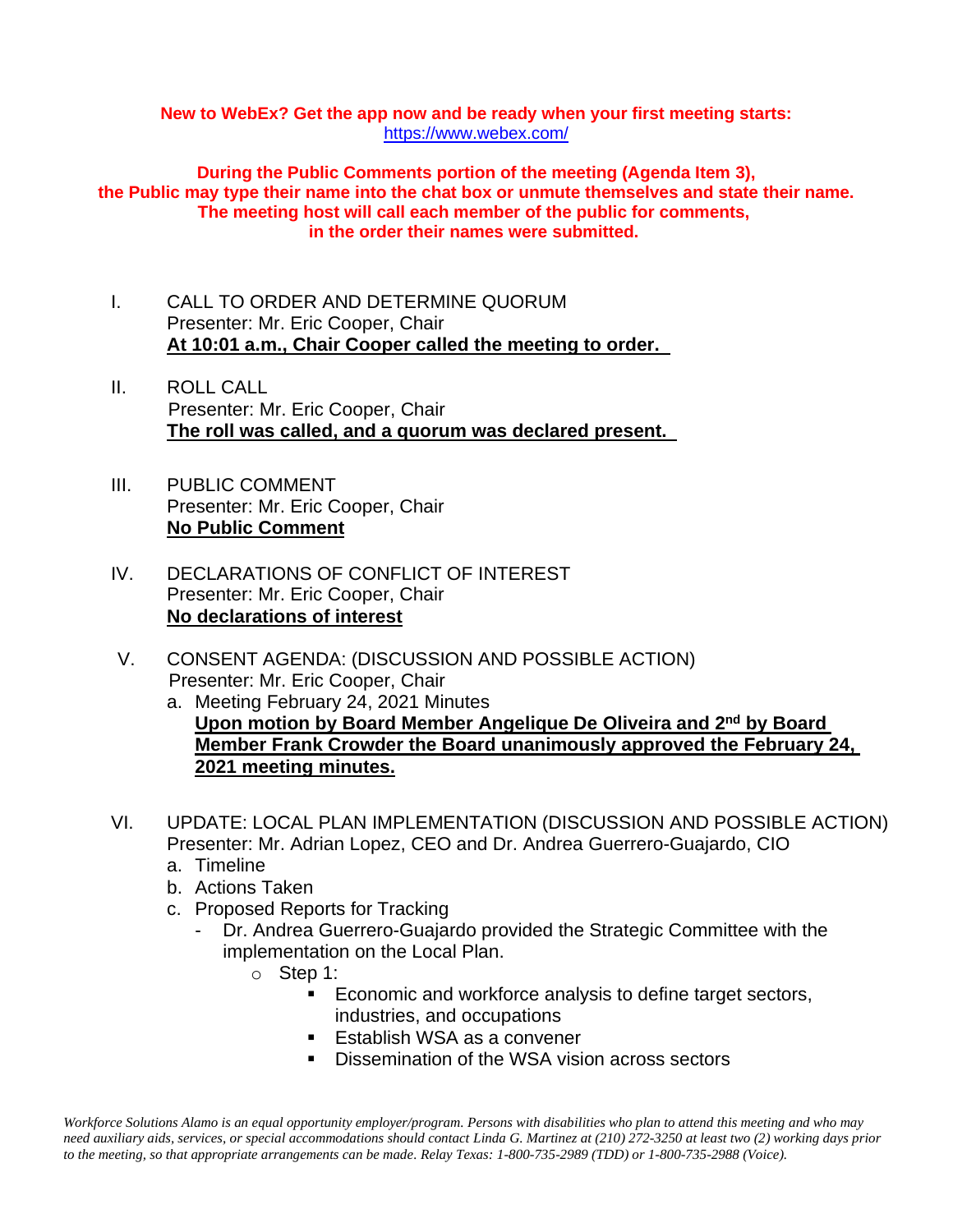- $\circ$  Step 2: Develop expertise of WSA team and embed Sector Based theories into existing work
	- **E** Business Service Unit Reorganization
	- Program Talent Pipelines
- o Step 3:
	- Develop data indicators, associated activities, and outcome metrics
	- **■** IT/Cybersecurity pilot
- o Step 4: Launch Meeting/Execution
	- Engage business leaders and key stakeholders
	- **EXECUTE:** Affirm shared priorities
	- Business leaders and key stakeholders commit to specific next steps
	- Create space for non-employer organizations to identify roles in the model
	- Distribution of executive summary and create plan for continued engagement
- o Step 5: Sustainability
	- Companies/employers, education and training partners, workforce and economic developers recognize value of sector-based partnerships as an opportunity for:
		- Collective solutions and shared costs
		- Expedited understanding of industry needs and career pathways
		- Access to data and other resources
	- Ongoing evaluation and assessment, reaffirmation of the shared priorities, and 2-year Local Plan modification.
- o Board Members Frank Crowder, Yousef Kassim and Angelique De Oliveira stated Dr. Guajardo did an outstanding job on the Local Plan and the presentation. Great data and implementation plan.
- o Board Member Angelique De Oliveira also asked once WSA has engaged the employers and WSA identifies the job opportunities; what will be WSA's role in the delivery to meet with employers' needs?
- o Dr. Guajardo replied, WSA would step away from being the convener and understanding who the other stakeholders and operators are. During these implementation exercises, we are learning what we are doing and how we fit into the pipeline.
- o Mr. Adrian Lopez, CEO also added, Bernard County is the pinnacle of the Sector Based Model. For example, at their meeting they had the Business Lead for Manufacturing report out, the Business Lead for Space report out and other. As we move forward the goal here will be to develop expertise in each of those sectors and provide to the Board reports from the various sectors.
- o Board Member Yousef Kassim asked if there are mechanisms in place in the Sector Based approach to adjust based on the metrics.
- o Dr. Guajardo replied, yes, trends are being tracked and data is collected.
- d. Strategic Partnerships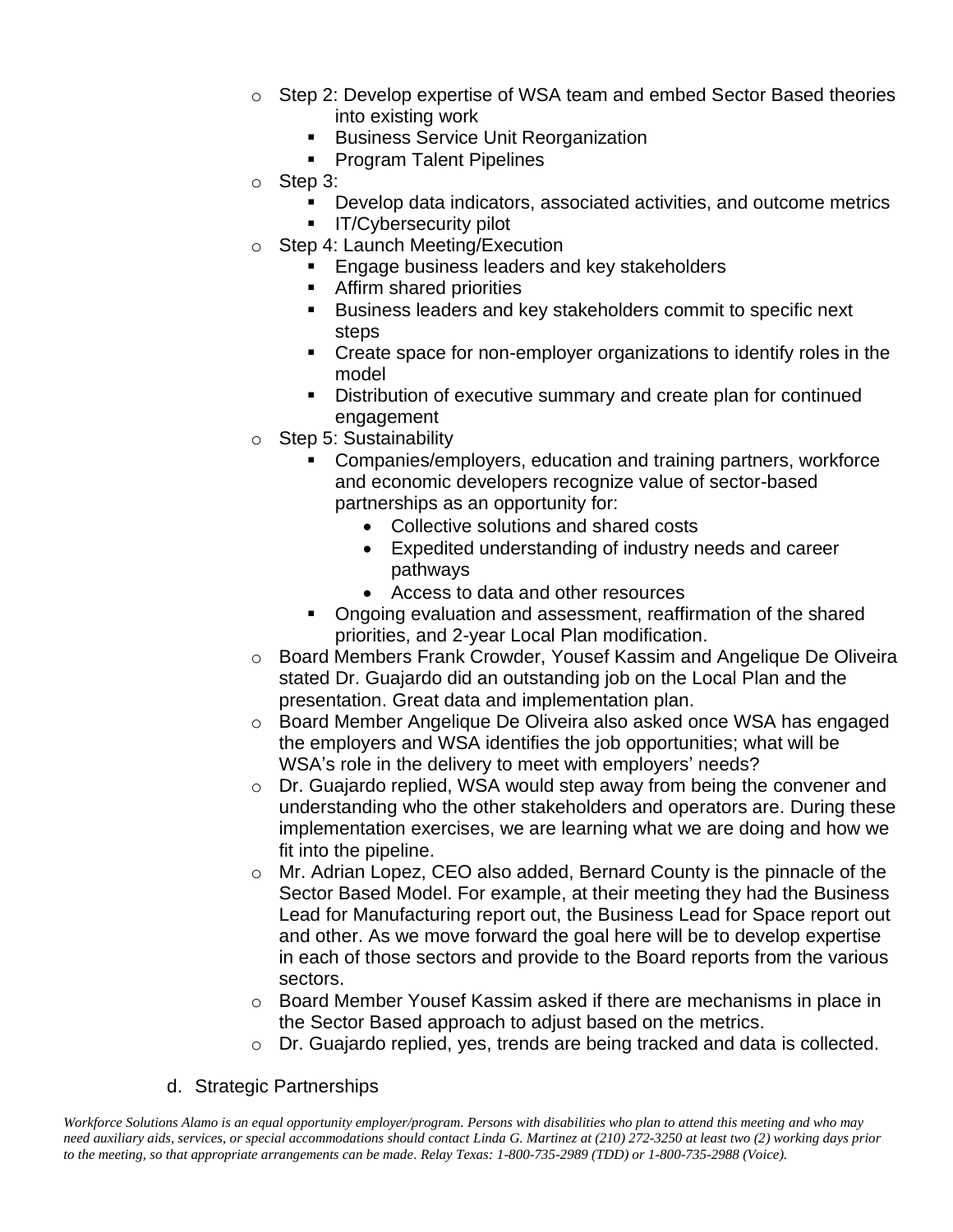- e. Presentations by C2 Global on Sector Based Model
	- o Melissa Sadler-Nitu, Managing Director Research and John Hershey, Deputy Director, Business Services provided the Strategic Committee an overview of how C23 Global will fit into the Sector Based Model.
	- o Industry Sector Focus
	- o Business Solutions Unit Team members have been assigned to target sectors aligned to the 2021-2024 local plan
	- o The BSU Team will focus on placements based on sector employer needs by understanding and addressing business needs, sharing emerging employment opportunities to Career Counselors and Customer Services Reps in a timely manner, and working closer with Career Counselors and Programmatic Teams to get job seeker customers placed.
	- o Career Fairs and hiring events will be focused in target industry sectors and in-demand occupations.
	- o Sector Based Business Solutions Team Goal: increase placements (in collaboration with operations) and positive outcomes that meet employer needs and increase career opportunities for our job seekers.
		- o Business Liaisons
			- Develop & maintain a pool of key accounts by target sector;
			- Become industry experts, use data as tool and validate findings via employer partner feedback;
			- Consultative approach, research businesses, gain insights to employer current state and develop solutions to resolve current/future needs.
		- o Business Recruiters
			- **Create and maintain sector-based job postings;**
			- Coordinate direct and program placements within target sector(s);
			- Share information between Liaisons and centers about opportunities, recruitment of applicants and information about events/job fairs or training opportunities
		- o Business Solutions Representatives
			- Job Posting Maintenance & Monitoring;
			- Assist with non-sector related job postings/request;
			- Handoff request if in target sectors to appropriate teammate(s);
			- Communicate with center teams when needed about non-sector related needs.
		- o Board Member Angelique De Oliveira commented how well WSA has progressed with the Sector Base Model.
		- o Strategic Committee Chair Eric Cooper asked Ms. Salder-Nitu how staff have received the new direction of the Sector Base Model. Ms. Salder-Nitu said the feedback has been positive. Dr. Guajardo added Board Staff is also excited and working together.

# VII. PROCUREMENT UPDATE (DISCUSSION AND POSSIBLE ACTION)- Presenter: Louis Tatum, CFO

o Latifah Jackson, Director Contracts and Procurement updated the Strategic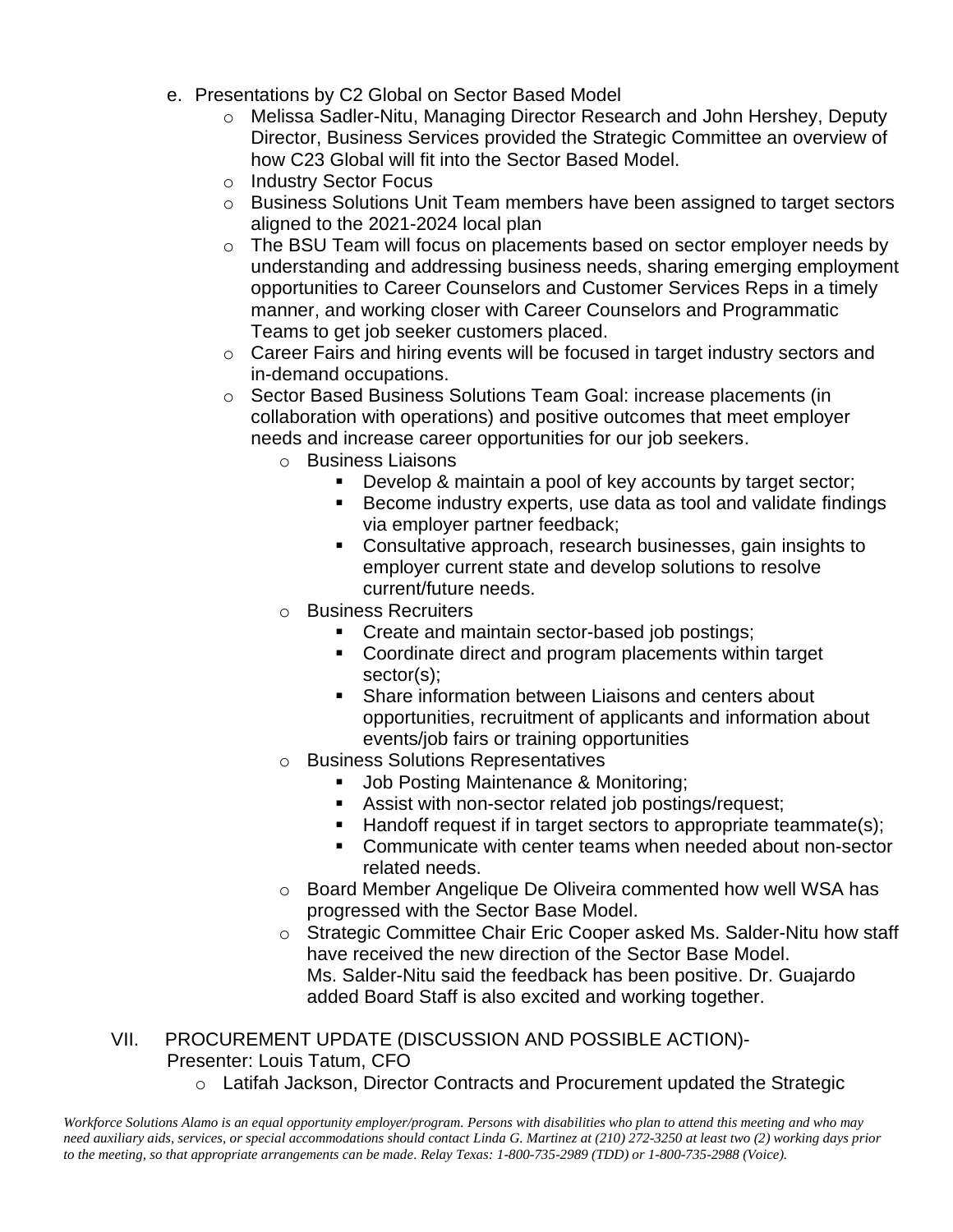Committee on the leases and location updates.

- $\circ$  WSA has recently finished 2 renovations, currently working on 2 renovations and have 7 leases expiring soon. East Houston, grand opening and ribbon cutting March 30, 2021 and Seguin grand opening and ribbon cutting, April 29, 2021.
- o Floresville Location Update
	- oThere are three floorplans that are being evaluated and we are awaiting estimates from the contractor.
- o Marbach Location Lease Renewal
	- o WSA has signed a one-year lease renewal.
- o Update on Other Leases
	- o Mr. Lopez informed the Strategic Committee of a satellite office potentially located at the San Antonio Foodbank. A conversation Strategic Committee Chair and Mr. Lopez have had is merging both organizations that serve the same population in addition to seeking other funding resources.
- o Kennedy Storm Damage Update
	- $\circ$  Due to pipe bursting during the winter storm, this location was renovated with new flooring and paint. This location should be back open mid-May.
- o Status of Procurement Diversity Policy
	- o Ms. Latifah Jackson updated the status of the Procurement Diversity Policy.
	- o Workforce Solutions Alamo's strategic plan to achieve the goal of establishing equal opportunity for all. This policy is to encourage the use of Small, Minority, Women and/or Veteran Owned Business Enterprises (SMWVBEs). The purpose of this policy is to ensure that SMWVBE's are provided practicable opportunity to participate in WSA purchasing and

contracting opportunities.

- o Ms. Jackson provided TWC Goals.
	- o The Texas Workforce Commission has adopted the State's expenditure goals as its own.
	- o 32.7% special trade / construction
	- o 23.6% professional services
	- o 24.6% other services
	- o 21.0% commodities

Ms. Jackson's recommendations are to:

- o WSA proposed Aspirational Goal of 20%
- o Join South Central Texas Regional Certification Agency, (SCTRCA) Board
- o 2 Solicitations to SMWVBEs for procurements \$3,000+
- o Chair Cooper asked Board Member Yousef Kassim for his input. Mr. Kassim stated he was very impressed with the progress.
- o Chair Cooper asked if a view of how the spending is allocated by the next committee meeting?
- o Ms. Jackson stated currently this is not tracked, however, she is working with Fiscal to acquire the software and the vendors are not classified in the system. The goal is to provide quarterly reports to the Strategic Committee.

**Upon motion by Board Member Frank Crowder and 2nd by Board Member Yousef Kassim the Board unanimously approved the recommendations for the Small, Minority, Woman, and Veteran Owned**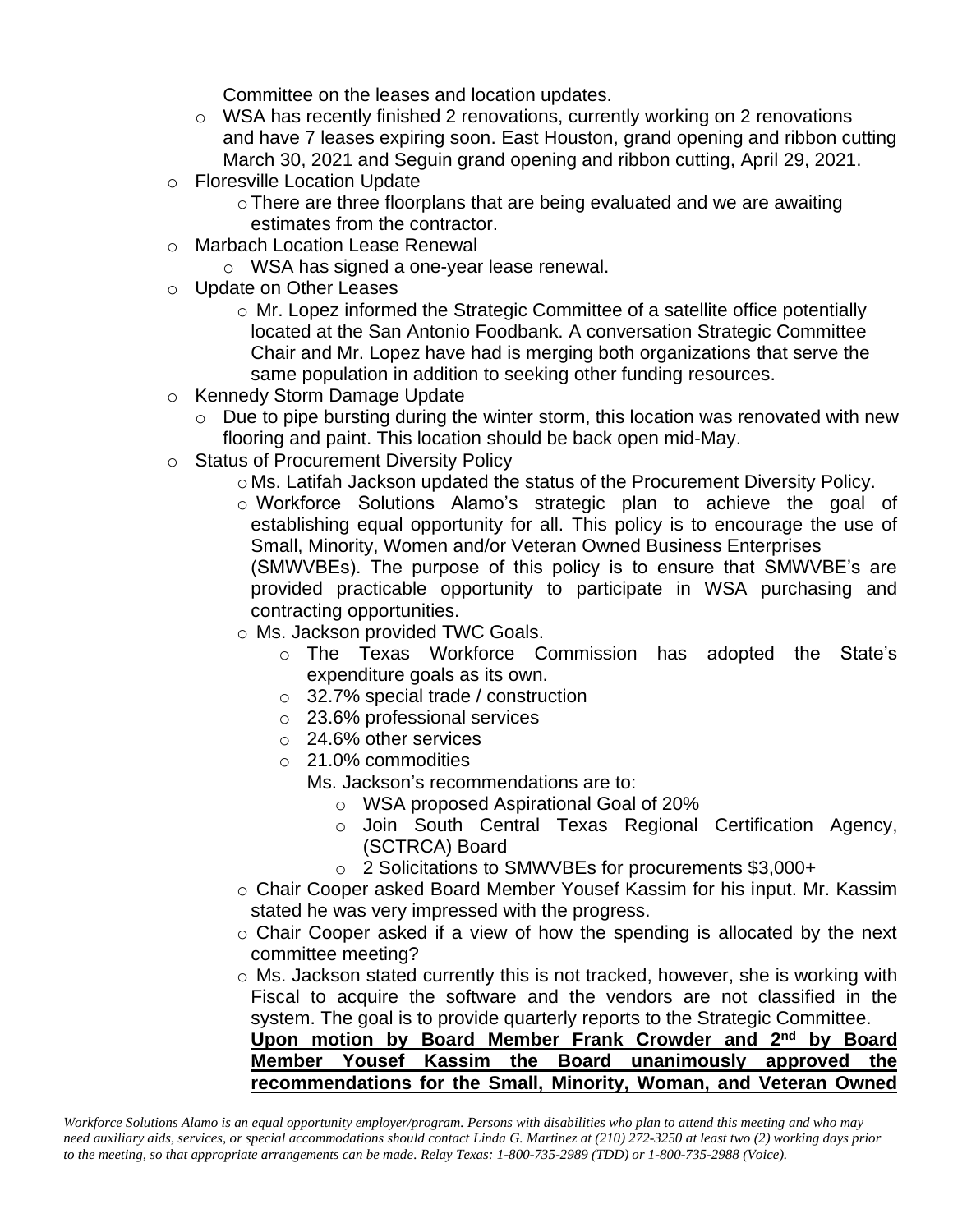## **Business Enterprises (SMWVBE). This will be a first time the WSA Board will consider and potentially approve a policy .**

- o Update on COSA RFPs
	- o Mr. Mark Milton provided the Strategic Committee with an update on the COSA Ready to Work SA.
	- o COSA will be launching the Ready to Work SA initiative in the fall of 2021.
	- o RFPs will be broken down into four primary categories:
		- Intake and Eligibility
			- Goal consistent, effective process for applicant with seamless milestone transfers.
			- Value \$6M total for six years
			- Term two-years with four, one-year renewal options
		- Case-Management
			- Goal consistent, effective support based on participate need, at scale
			- Value \$67.2M total for six years
			- **•** Term two years with four, one-year renewal options.
		- Marketing
			- One awardee
			- Value \$2.1M total over six years
			- Term two years with four, one year renewal options
		- **Program Evaluation** 
			- One Awardee
				- Not eligible to provide intake, case management, or marketing services.
				- Value \$600K total over six years
				- $\blacksquare$  Term two years with four, one year renewal options
	- o WSA is planning to evaluate each RFP as it is released and make a recommendation to the strategic committee on course of action for the agency.
	- o WSA will meet with partner organizations to determine most efficient way to serve the community.
	- o All options will be considered, and recommendations will be made based on current experience with the Train for Jobs SA initiative and plans for future program.
	- $\circ$  Mr. Lopez added WSA is currently soliciting input from some of the partner organizations about possible collaborative applications.

### VIII. CEO REPORT

Presenter: Mr. Adrian Lopez, CEO

- a. Grand Opening Seguin Center, April 29 @ 4PM
- b. Ribbon Cutting- East Houston
	- **If** Mr. Lopez thanked the Committee and Board for their participation at the ribbon

## IX. CHAIR REPORT